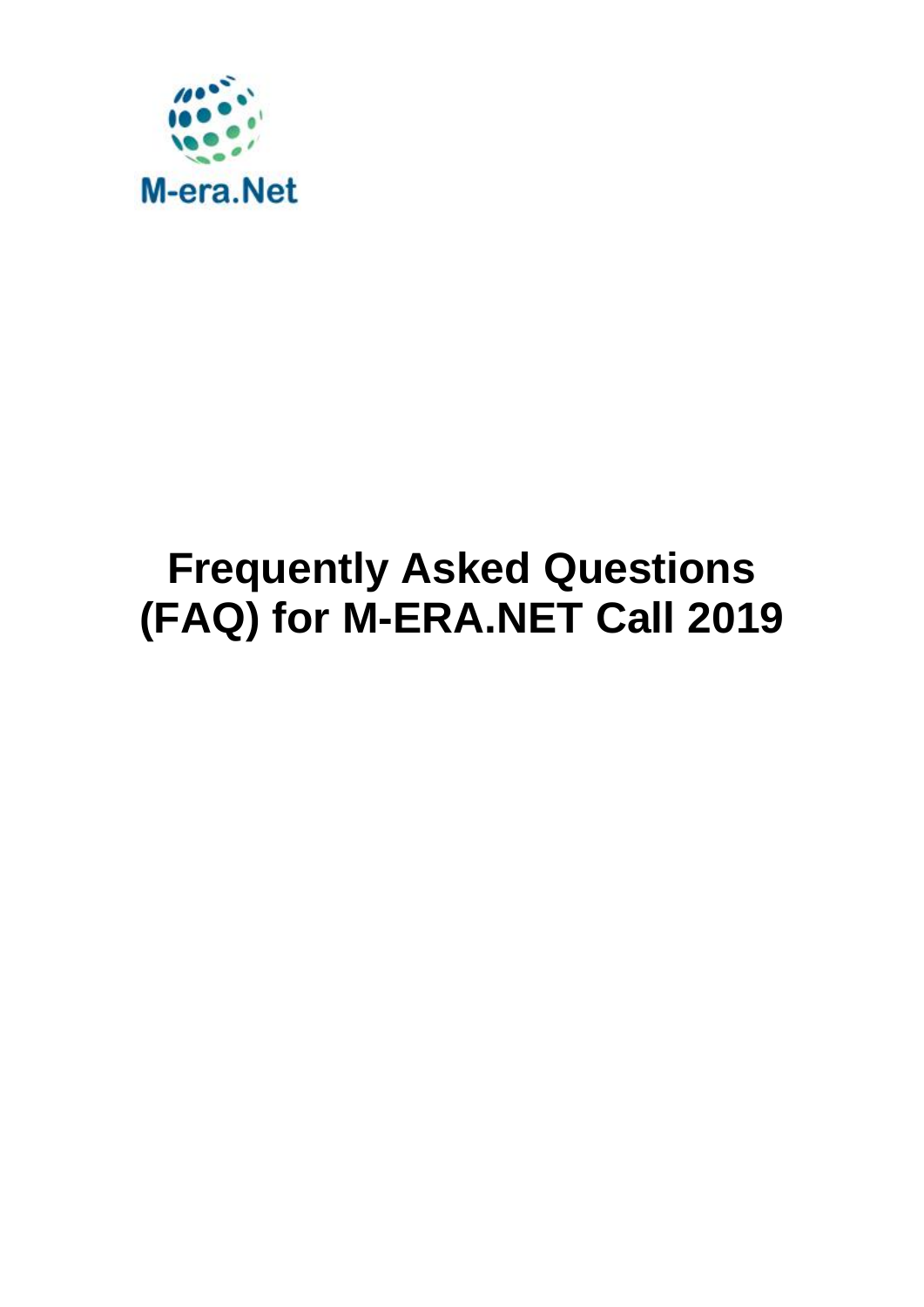

# *Scope of the Call*

**Q 1:** W*hat types of proposals are expected?*

**A 1:** The call is open for innovative transnational R&D projects in materials research and innovation, including materials for low carbon energy technologies and related production technologies.

The M-ERA.NET Call 2019 supports the following topics:

- **1. Modeling for materials engineering and processing**
- **2. Innovative surfaces, coatings and interfaces**
- **3. High performance composites**
- **4. Functional materials**
- **5. New strategies for advanced material-based technologies health applications**
- **6. Materials for additive manufacturing**

There may be differences regarding the thematic focus of participating national/regional funding organisations.

**For detailed information all applicants are requested to contact their respective national/regional funding organisations** (see: ) **in order to clarify additional national/regional regulations and requirements.**

# *Eligibility*

**.** 

#### **Q 2:** *Who can apply?*

**A 2:** The eligibility of applicants depends on the respective national/regional funding programmes. SMEs, large companies, academic research groups, universities, research organisations or other research organisations can apply according to their regional/national regulations. Prospective applicants are requested to discuss eligibility with their national/regional funding organisations. The funding organisations participating in the call are listed at<https://m-era.net/joint-calls/joint-call-2019/participating-countries-regions-call-2019> and in the Guide for Proposers. Only applicants from these listed countries/regions are eligible.

**Q 3: What is the minimum size of the consortium? A 3:** Minimum requirement: Project consortia must consist of at least 3 partners (all requesting funding from a funding organisation listed in Annex 3 of the Guide for Proposers) from at least 2 different countries (at least 1 EU member state or associated country1) participating in the M-ERA.NET Call 2019. In addition to the minimum consortium the participation of further partners is possible.

**Q 4:** *Can partners not asking for funding participate in the M-ERA.NET Call 2019?* 

A 4: Partner not asking for funding can participate in addition to the minimum consortia of 3 partners from two different countries (see Q 3).

#### **Q 5:** *Can partners from other countries/regions than those participating in the M-ERA.NET Call 2019 join the consortium?*

**A 5:** Yes, if they do not ask for funding and if they can provide their own source of funding. Applicants from these countries cannot be coordinators of proposals submitted to the call.

**Q 6:** *Can applicants be involved in more than one project?*

**A 6:** Yes, it is possible to participate in more than one project if this is foreseen by the national/regional funding programme.

<sup>1</sup> [http://ec.europa.eu/research/participants/data/ref/h2020/grants\\_manual/hi/3cpart/h2020-hi-list-ac\\_en.pdf](http://ec.europa.eu/research/participants/data/ref/h2020/grants_manual/hi/3cpart/h2020-hi-list-ac_en.pdf)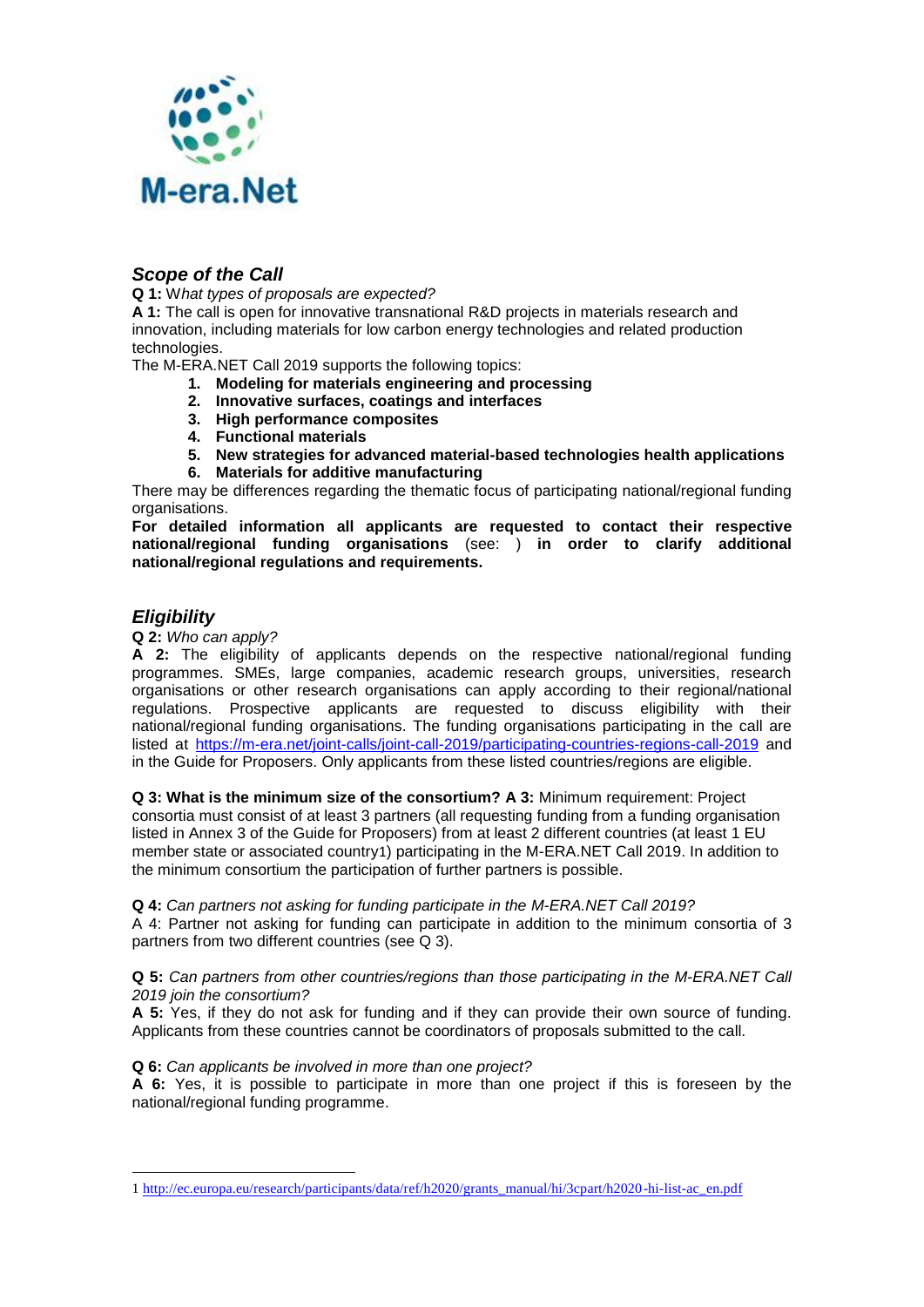

# *Application Process*

**Q7:** Where do I find my national/regional funding organisation?

**A7:** The funding organisations can be found via the following link: [https://www.m-era.net/joint](https://www.m-era.net/joint-calls/joint-call-2019/participating-countries-regions-call-2019)[calls/joint-call-2019/participating-countries-regions-call-2019](https://www.m-era.net/joint-calls/joint-call-2019/participating-countries-regions-call-2019)

Please select your country by clicking on the map or in the Guide for Proposer in Annex 3.

#### **Q 8:** *How can I find potential partners?*

**A 8:** Please contact your national/regional funding organisation for partner search information. In addition, it may be helpful to search the following databases:

NMPTeAm [\(http://www.nmpteam.com/\)](http://www.nmpteam.com/) EEN network [\(https://een.ec.europa.eu/\)](https://een.ec.europa.eu/)

#### **Q 9:** *How do I submit a proposal? Where can I find all the necessary forms for submitting a proposal?*

**A 9:** The M-ERA.NET Call 2019 follows a 2-step-procedure. It is mandatory to use the M-ERA.NET proposal forms. All call documents are available for download on the M-ERA.NET Call 2019 homepage: [https://m-era.net/joint-calls/joint-call-2019.](https://m-era.net/joint-calls/joint-call-2019)

For proposal submission, the M-ERA.NET Call 2019 uses an on-line tool. Access to the electronic submission system (and its user manual) is provided via the link on the M-ERA.NET Call 2019 homepage. Applicants acting as coordinators of a proposal must register on the website prior to gaining access to the online submission system. A "Guide for Proposers" is available. **Please note that it may be necessary to submit additional information for each partner at the Pre-Proposal stage to the national/regional funding organisations!** 

#### *Q 10: Is there a page limit for the Pre- and Full-Proposals?*

*A 10:* Yes.

For Pre-Proposals, the entire document cannot exceed 22 pages, including all tables, the mandatory pre-proposal form hast to be used. The minimum font size is 11 points. The page size is A4.

For Full-Proposals, there are two mandatory documents: the main document (Full-Proposal form) for the whole project description and the Annex 1 to Full-Proposal form for partner profiles and CVs. The main document cannot exceed 40 pages. The minimum font size is 11 points. The page size is A4. CVs have to be submitted in a separate mandatory document (Annex1 to the Full-Proposal) without page limitation.

#### **Q 11:** *Does every applicant have to submit a proposal?*

**A 11:** No, only the project coordinator must submit the M-ERA.NET Call 2019 Pre-Proposal form (stage 1) and Full-Proposal form & Annex 1 (stage 2) using the electronic submission tool. In addition, each applicant has to apply for funding to their respective national/regional funding organisation. **Please note that it may be necessary to submit additional information for each partner already at the Pre-Proposal stage to the national/regional funding programme!** 

**Q 12:** *Can I submit a Full-Proposal without submitting a Pre-Proposal?* **A 12:** No.

#### **Q 13:** *Is it acceptable to submit a proposal in a national language?*

**A 13:** The M-ERA.NET Call 2019 Pre-Proposals and Full-Proposals can **only be submitted in English**. The language of national/regional funding applications depends on the rules of the respective national/regional funding programmes. All applicants must contact their respective national/regional funding organisation for national/regional programme details.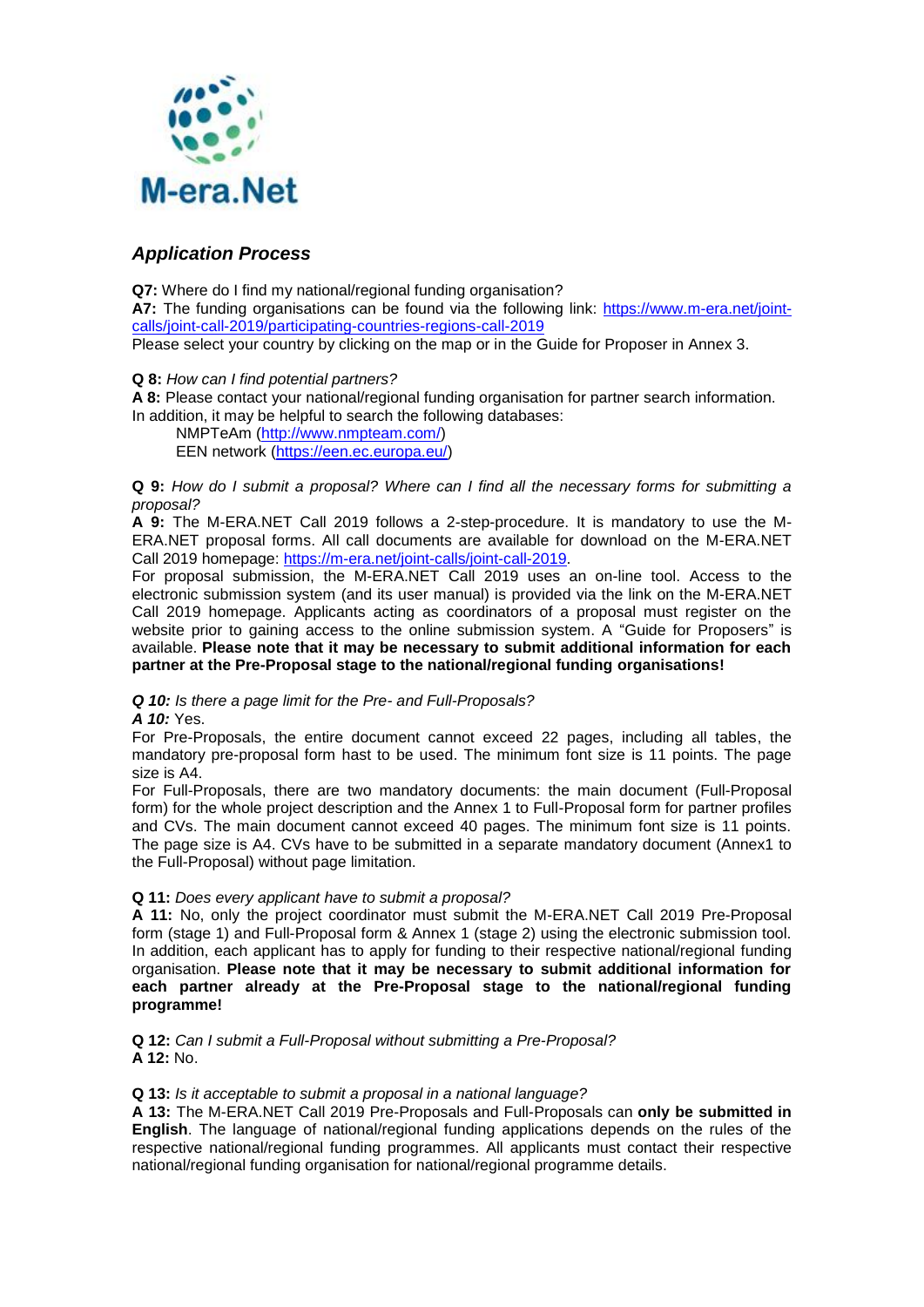

**Q 14:** *Can I request an extension of the M-ERA.NET Call 2019 deadline to submit either a Pre-Proposal or a Full-Proposal?*

**A 14:** No. The M-ERA.NET Call 2019 deadlines for Pre-Proposals and Full-Proposals are fixed. Please contact your national/regional funding organisation to confirm national/regional deadlines.

**Q 15:** *After proposal submission, will I receive confirmation of receipt?*

**A 15:** Yes, the coordinator will receive a confirmation of receipt.

**Q 16:** *Is it necessary to provide a Consortium Agreement with the proposal?*

**A 16: At the time of proposal submission it is recommended to provide the principles ruling the consortium agreement (CA) but not the CA itself.** A duly signed and stamped consortium agreement (CA) between the project partners is recommended for funded projects based on national/regional funding rules, including agreements on intellectual property rights (IPR) and agreements on scientific publications. At the time of proposal submission it is recommended to provide the principles ruling the CA but not the CA itself.

Examples for consortium agreements can be found on the website of the European IPR helpdesk: <http://www.iprhelpdesk.eu/services>

**Q 17:** Are any changes from Pre-Proposal to Full-Proposal and beyond allowed?

**A 17: Only in exceptional cases changes from Pre-Proposal to Full-Proposal and beyond are allowed.**

Project objectives stated in the Pre-Proposal cannot be changed. Other changes from Pre- to Full-Proposal and beyond should be avoided. In any case, changes from Pre- to Full-Proposal stage and beyond have to be coordinated with all involved funding organisations by the consortium leader! It is not possible to add new countries to the consortium, i.e. only new partners from countries already participating in the proposal can be added after the Pre-Proposal stage. This means that changes regarding partners, content, costs, funding or consortium have to be communicated to all involved funding organisations. The consortium leader is responsible to coordinate and ensure the acceptance of these changes by the involved funding organisations.

# *Funding*

#### **Q 18:** *Who is funding this call?*

**A 18:** Projects are funded by the participating national/regional funding organisations. **All applicants are requested to contact their respective national/regional funding organisations** (see: [https://m-era.net/joint-calls/joint-call-2019/participating-countries-regions](https://m-era.net/joint-calls/joint-call-2019/participating-countries-regions-call-2019)[call-2019](https://m-era.net/joint-calls/joint-call-2019/participating-countries-regions-call-2019) **in order to clarify additional national/regional funding rules.**

#### **Q 19:** *What types of costs will be funded?*

**A 19:** The level of funding and the costs covered depend on the rules of the relevant national/regional programmes. Proposers must discuss financial details with the respective funding organisations (see Guide for Proposers).

# *Project Implementation*

**Q 20:** *How long does it take before projects recommended for funding actually start?* **A 20:** It is expected that final funding decisions will not be made before February 2020. Contract negotiations are expected to start in February 2020.